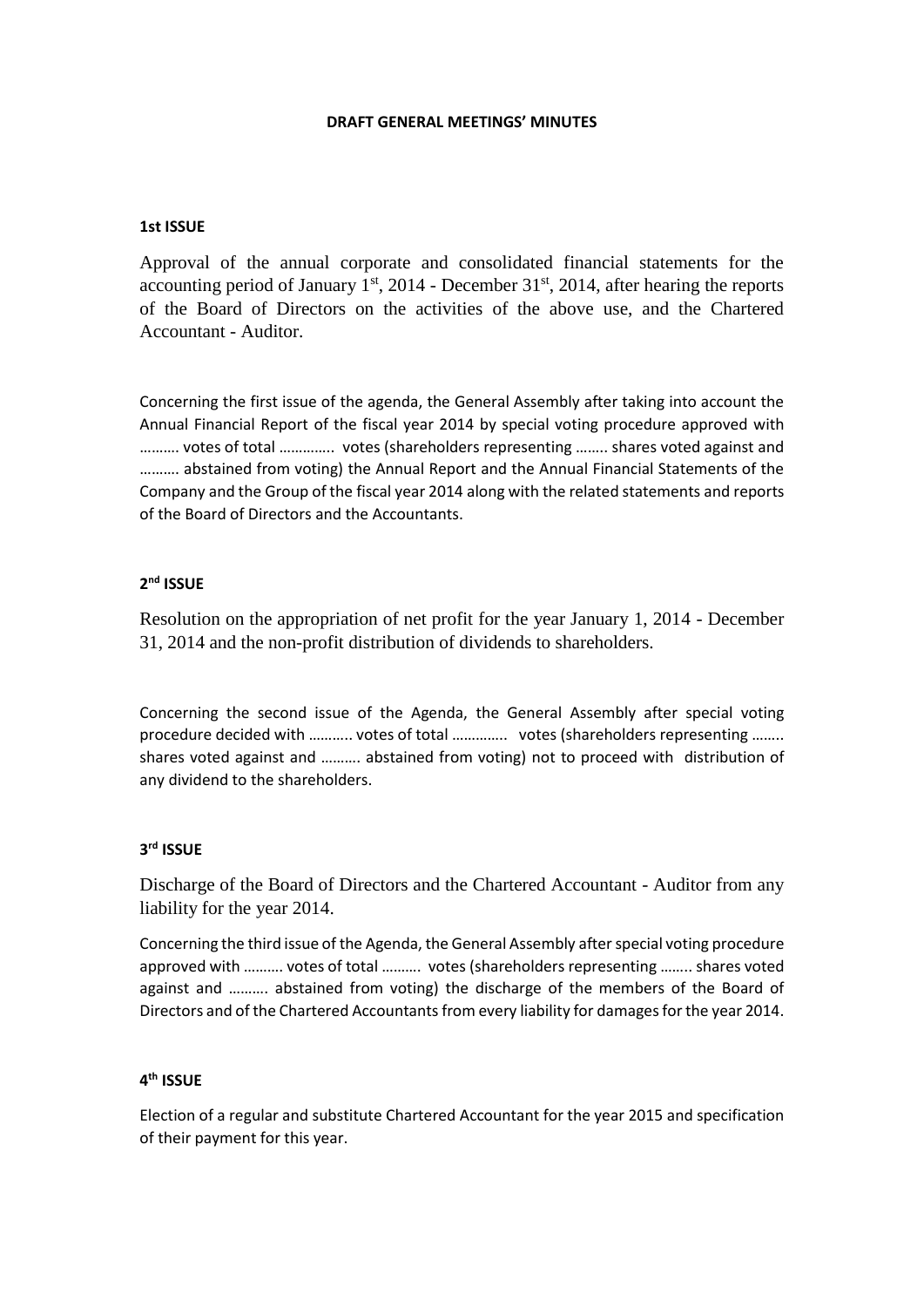Concerning the fourth issue of the Agenda, the General Assembly after special voting procedure approved with ………. votes of total ………. votes (shareholders representing …….. shares voted against and ………. abstained from voting) decided the election of a regular and substitute Chartered Accountant for the year 2015, namely of ………………………… and specified their payment for this year at the amount of ……………………

## **5 th ISSUE**

Approval of all kinds of remuneration and compensation of members of the Board of Directors paid in 2014 and pre-approval of all types of remuneration and compensation for the year 2015.

Concerning the fifth issue of the Agenda, the General Assembly after special voting procedure approved with ………. votes of total ………. votes (shareholders representing …….. shares voted against and ………. abstained from voting) approved the payments and compensations of ……………….. euros for the members of the Board of Directors which were paid on the year 2014 and preapproved the payments and compensations for the year 2015 up to the amount of ……………….

#### **6 th ISSUE**

Approval of provision of guarantees, facilities (including share capital increases) in favor of affiliated companies of the group according to article 42 e par. 5 of cl 2190/1920 and authorization to the Board of Directors for the materialization of the said decision.

Concerning the sixth issue of the Agenda, the General Assembly after special voting procedure approved with ………. votes of total ………. votes (shareholders representing …….. shares voted against and ………. abstained from voting) decided the provision of guarantees, facilities (including share capital increases) in favor of affiliated companies of the group according to article 42 e par. 5 of cl 2190/1920 and authorized the Board of Directors for the materialization of the said decision.

## **7 th ISSUE**

Approval of a share buyback program and determination of the lower market price in the amount of five (5,00) Euros and superior to the sum of fifty (50,00) euros.

Concerning the seventh issue of the Agenda, the General Assembly after special voting procedure approved with ………. votes of total ………. votes (shareholders representing …….. shares voted against and ………. abstained from voting) decided the approval of a programme for buying owned shares and determined the minimum price of such acquisition at 5 Euros and maximum price at 50 Euros.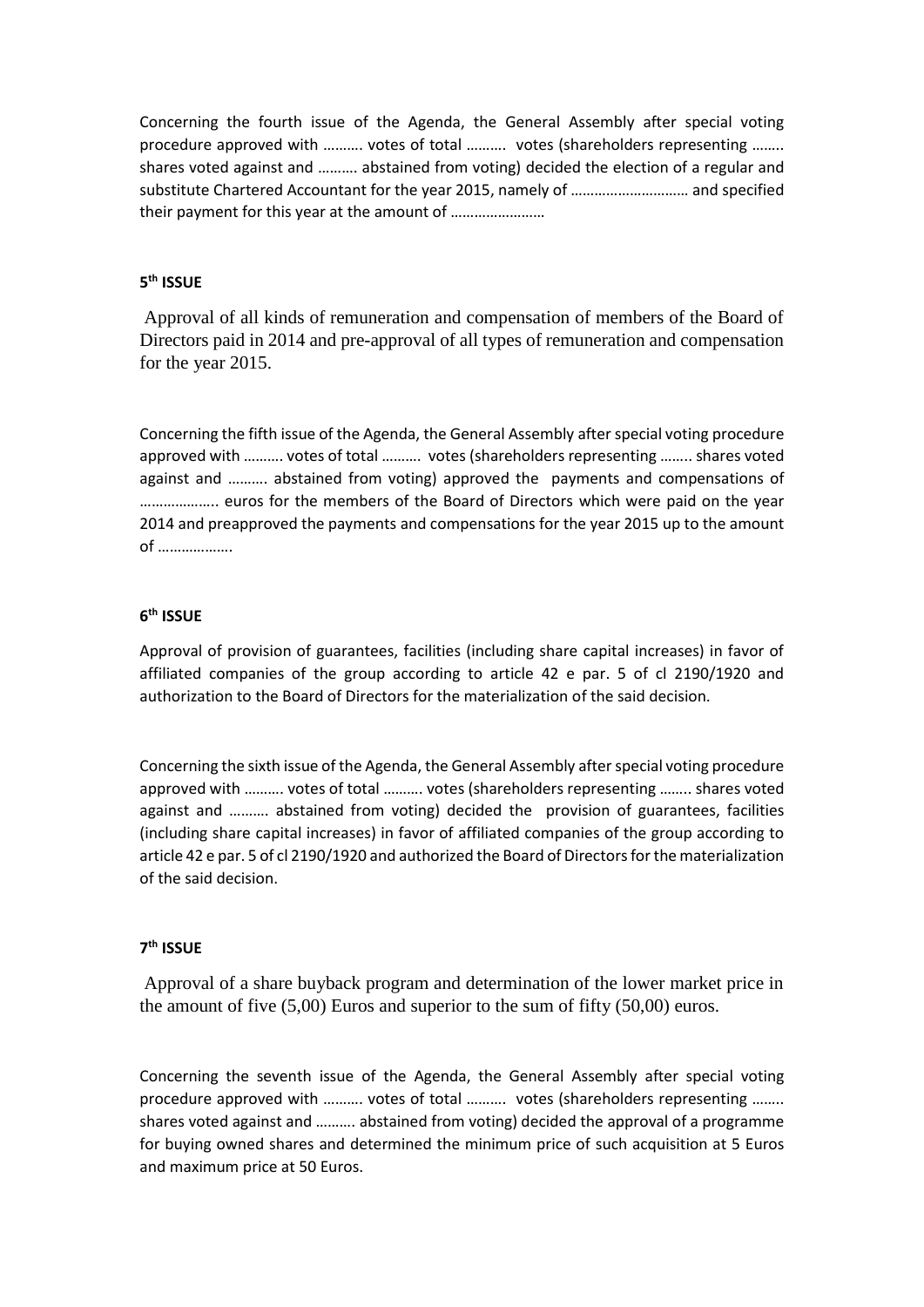# **8 th ISSUE**

Increase of the share capital by capitalization of a part of the reserves above par value, by way of increase of nominal value of the share.

Concerning the eighth issue of the Agenda, the General Assembly after special voting procedure approved with ………. votes of total ………. bystander votes (shareholders representing …….. shares voted against and ………. abstained from voting) decided the increase of the share capital by capitalization of a part of the reserves above par value, by way of increase of nominal value of the share up to the amount of …………………..

# **9 th ISSUE**

Equal reduction of the share capital, return of cash to the shareholders, reduction of the nominal value of the share and provision of the necessary authorizations to the Board of Directors of the Company in relation to the return of the amount of the reduction οf the capital to the shareholders in cash, the record date and the date of the commencement of the payment of this return of cash.

Concerning the ninth issue of the Agenda, the General Assembly after special voting procedure approved with ………. votes of total ………. bystander votes (shareholders representing …….. shares voted against and ………. abstained from voting) decided the Equal reduction of the share capital, return of cash to the shareholders, reduction of the nominal value of the share and provision of the necessary authorizations to the Board of Directors of the Company in relation to the return of the amount of the reduction οf the capital to the shareholders in cash, the record date and the date of the commencement of the payment of this return of cash.

### **10th ISSUE**

Election of new Board members and appointment of Audit Committee members pursuant to Article 37 of Law. 3693/2008.

Concerning the tenth issue of the Agenda, the General Assembly after special voting procedure approved with ………. votes of total ………. bystander votes (shareholders representing …….. shares voted against and ………. abstained from voting) decided the election of the new seven membered Board of Directors as follows ……………………….and the appointment of two members of the new Board of Directors as members of the Audit Committee.